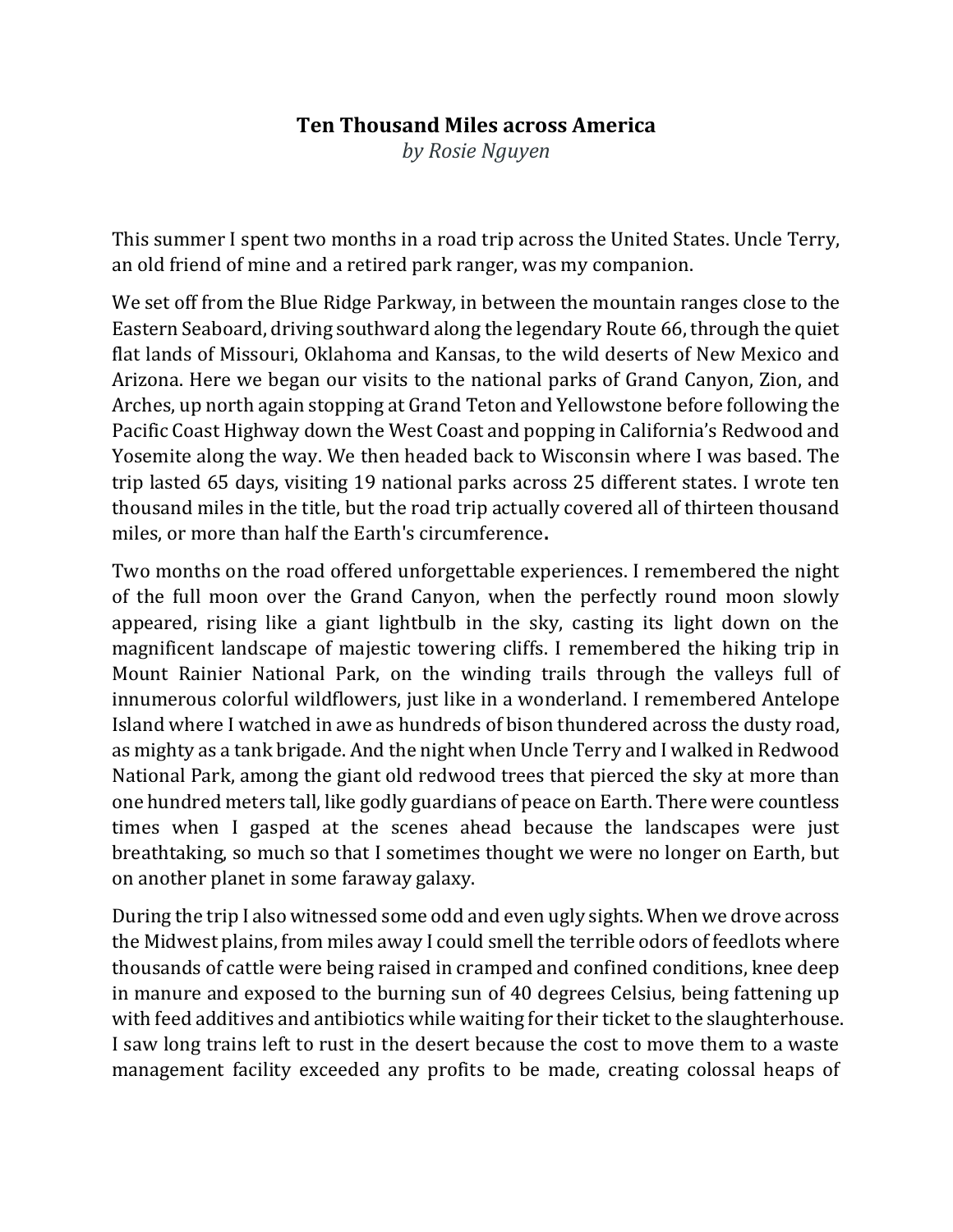unrecycled waste. Material consumerism and the ideology of "Profit First" impose burdens on both humans and the environment.

The trip also helped me learn a lot about nature in America. This tract of land is so rich, with various types of terrains, landscapes, and geographical features. I came to realize how vast and affluent our Earth is, and how I was just a tiny speck of dust in an immense universe. The liveliness of nature was felt most clearly during the long road trip, where day by day the scenery changed dramatically through the car window. I also learned a lot about camping and survival skills, as well as about the animals and plants of North America. Uncle Terry taught me about the local plants and herbs in the places we passed through, how to distinguish the footprints of wild animals like bear, moose, bison, how to make fire without matches or a lighter, how to go wilderness and backcountry camping or hiking safely without harming the environment.

On top of that, the trip reminded me of our position on Earth. After nearly a year of confining myself within the walls of my home due to the pandemic, I felt the healing power now that I was out in nature. Camping in the forests for more than two months, every morning waking up to the sounds of the grand mountains, bathing in the clear water of streams, rivers, ponds and lakes, cycling around on dew wetted trails under the shade of trees, breathing the fresh clean air, I felt like being brought back to life, filling my soul with vitality and positive energy. I was so grateful that even during the midst of a pandemic, I was still able to get in tune with nature and the universe around me. Thanks to this trip, I realized that connecting with nature was also connecting with my inner world.

Yet what surprised me most during the trip was what I learned about my travel companion and myself. I met Uncle Terry in Taiwan, where I accidentally learned that he was the ambassador of Couchsurfing, a forum I was an active member of. Before this road trip in America, we had explored Taipei together, and met again when he travelled to Vietnam. When I came to the United States, we kept in touch and planned to undertake a road trip together. In April, both fully jabbed, we got ready to go.

The road trip brought one surprise after another about my travel companion. We both shared a passion for reading and agreed that books could change people's lives. We spent hours talking about the books we both loved, from works by Paulo Coelho and Khaled Hosseini, children's stories like *The Wind in the Willows, Charlotte's Web, The Little Prince*, to such recently published bestsellers as *Educated, Sapiens* and *Where the Crawdads Sing*. We had the same taste in music, from the classic songs of ABBA, The Beatles, Secret Garden, the soft whispering story-telling voice of Leonard Cohen, to the smooth, honeyed voice of the Japanese singer Emi Fujita. We both loved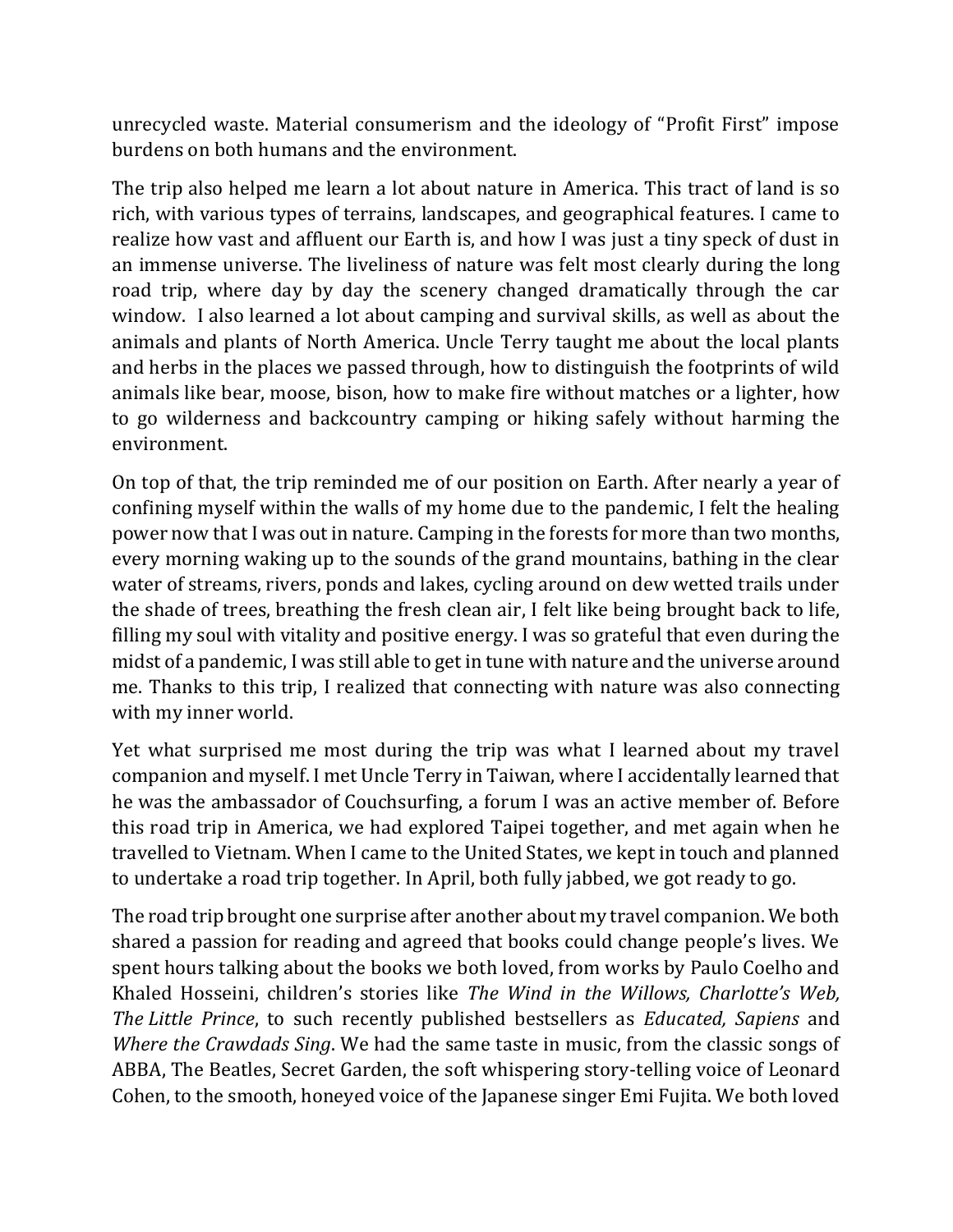outdoor activities like hiking, trekking, cycling, swimming, sailing and scuba diving, and we shared the same viewpoints on politics and contemporary issues such as women's rights, LGBT, and immigration. We also embraced the same core values of sincerity, empathy, kindness, and modesty. Uncle Terry and I made a great team, effectively working together to successfully tackle various tasks, from planning day trips, setting up tents, cooking and cleaning, packing and unpacking, to solving unexpected problems along the way. I have never had a friend so compatible in terms of hobbies, worldview, and value system.

The trip with Uncle Terry also taught me a lot about life, relationships, and human connections. At first it might have seemed that we had little in common, but this road trip brought two people from two different cultures, two generations, and two different personalities closer together. Our many hours of conversation made me realize that we humans can connect with each other on many different levels, intellectually, emotionally, and spiritually. The trip fortuitously created an intergenerational friendship that overcame our age gap as well as different values, genders, and backgrounds. I was reminded that despite seemingly glaring disparities in physical appearances, social status, family background, or religious beliefs, at the core of each human being lies a pure soul that desires to connect with its inner and outer worlds, to become one with life. Our unique friendship reminded me that when we can see through someone's outer surface, we can find the sparkling beauty of their soul underneath.

The trip made me understand that one of the greatest challenges brought about by the COVID-19 outbreak was the loss of connection between people. When I moved to the United States to pursue my master's degree during the peak of the pandemic, there were many times when I felt lonely, isolated, and set apart from the human world. I missed those hugging arms and holding hands of my loved ones. I missed those warm cozy family meals and cheerful gatherings with friends. The road trip helped bring back the connection that was seemingly lost. Uncle Terry treated me like a family member, and cared for me with sincerity and kindness. I also supported him as much as I could by pitching tents, arranging things, booking campgrounds, and so on, and I really appreciated how he treated me as an equal. The deep conversations between us warmed my heart, and the simple meals by the campfires made me feel fulfilled. In an unexpected way, the trip brought to me a new family member, a senior friend, creating a strong sense of connection and belonging between human beings that I had been deprived of during the year of the pandemic.

Back from the road trip I felt more at peace, more joyful, with more faith in life and humanity. I had a chance to see "the Good, the Bad and the Ugly" of the United States, but I was very hopeful when I returned. More than ever, the COVID-19 pandemic